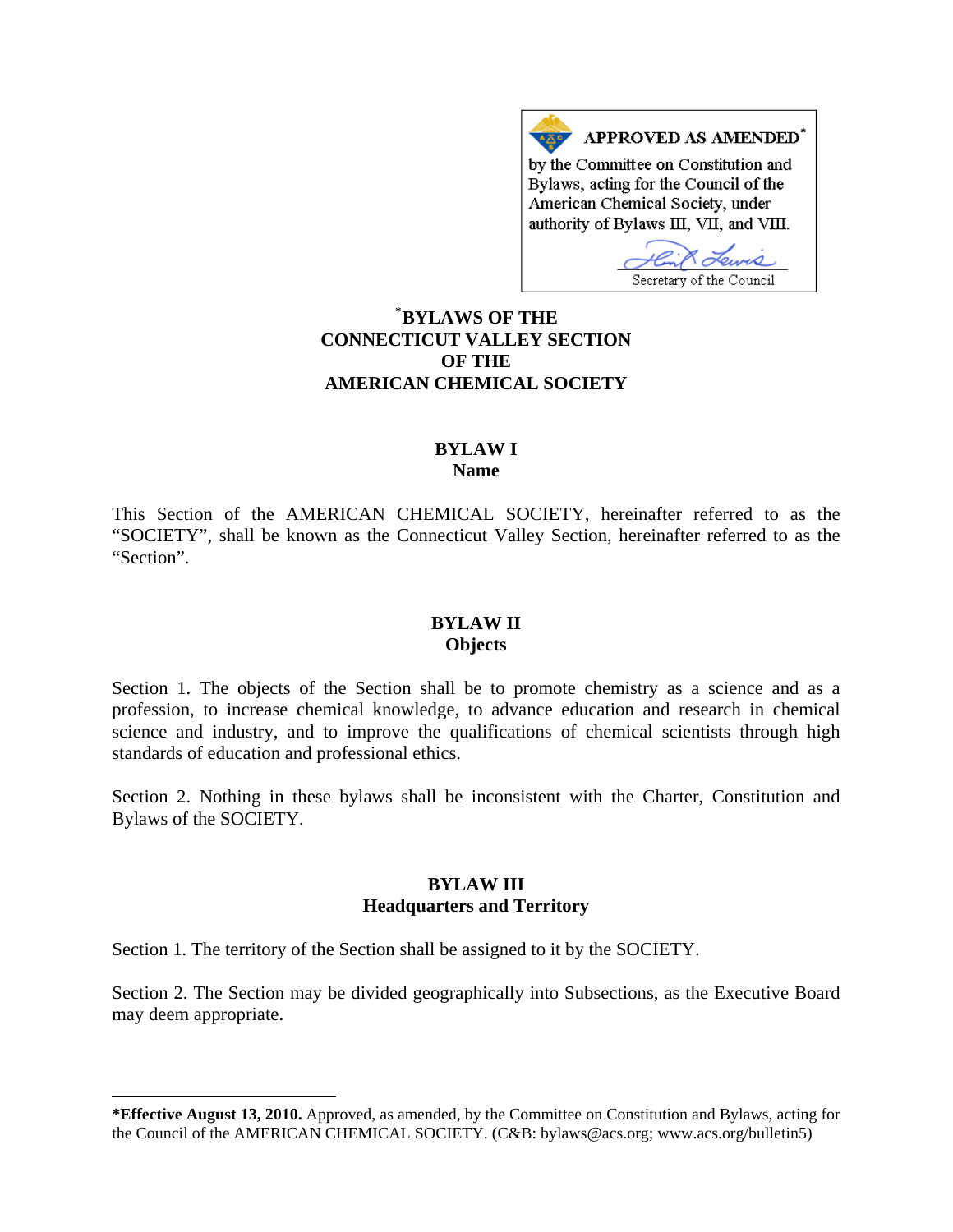## **BYLAW IV Members and Affiliates**

Section 1. The rolls of the Section shall include those MEMBERS, STUDENT MEMBERS, and Society Affiliates of the SOCIETY residing within the territory of the Section, provided that exceptions to this rule may be made in conformity with the Constitution and Bylaws of the SOCIETY.

Section 2. Local Section Affiliates may be accepted by the Executive Board on the recommendation of the Membership Committee. A Local Section Affiliate shall retain affiliate status only so long as payment is made of Local Section dues of not less than two dollars (\$2.00) per annum. Dues may be waived for regularly matriculated students specializing in chemistry or chemical engineering**.** 

Section 3. MEMBERS, STUDENT MEMBERS, Society Affiliates, and Local Section Affiliates shall have such rights and privileges as are accorded them by the Constitution and Bylaws of the SOCIETY. Society Affiliates and Local Section Affiliates may not vote for or hold an elective position of the Section, vote on Articles of Incorporation and bylaws of the Section, or serve as voting members of the Executive Board.

## **BYLAW V Officers and Duties**

Section 1. The officers shall be MEMBERS of the Section and shall be a Chair, Chair-Elect, Secretary, and Treasurer.

Section 2. The duties of the officers, described in detail in the Section's manual, shall be such as usually pertain to the offices they hold, and also any other duties that may be prescribed in the bylaws of the Section or in the Constitution and Bylaws of the SOCIETY.

Section 3. The Chair shall preside at Section meetings and the meetings of the Executive Board and is *ex officio* member of all committees. The term of office shall be for one year; the Chair is not eligible for immediate reelection.

Section 4. The Chair-Elect shall perform the usual duties of a vice-chair. The term of office shall be one year, after which time the Chair-Elect shall succeed to the Chair. To fill a vacancy in the office of Chair occurring during the term of office as Chair-Elect, the Chair-Elect shall serve as Chair *pro tempore*.

Section 5. The Secretary of the Section is also Secretary of the Executive Board. The Secretary shall keep a record of the proceedings of the Section and its Executive Board. The Secretary shall conduct official correspondence with the SOCIETY, maintain membership records, and issue meeting notices. The term of office shall be for one year; re-election is permissible.

Section 6. The Treasurer shall have charge of all the funds of the Section and shall make disbursements from them as approved by the Executive Board. The Treasurer shall make such reports as are required by the SOCIETY and shall also submit a report of the financial standing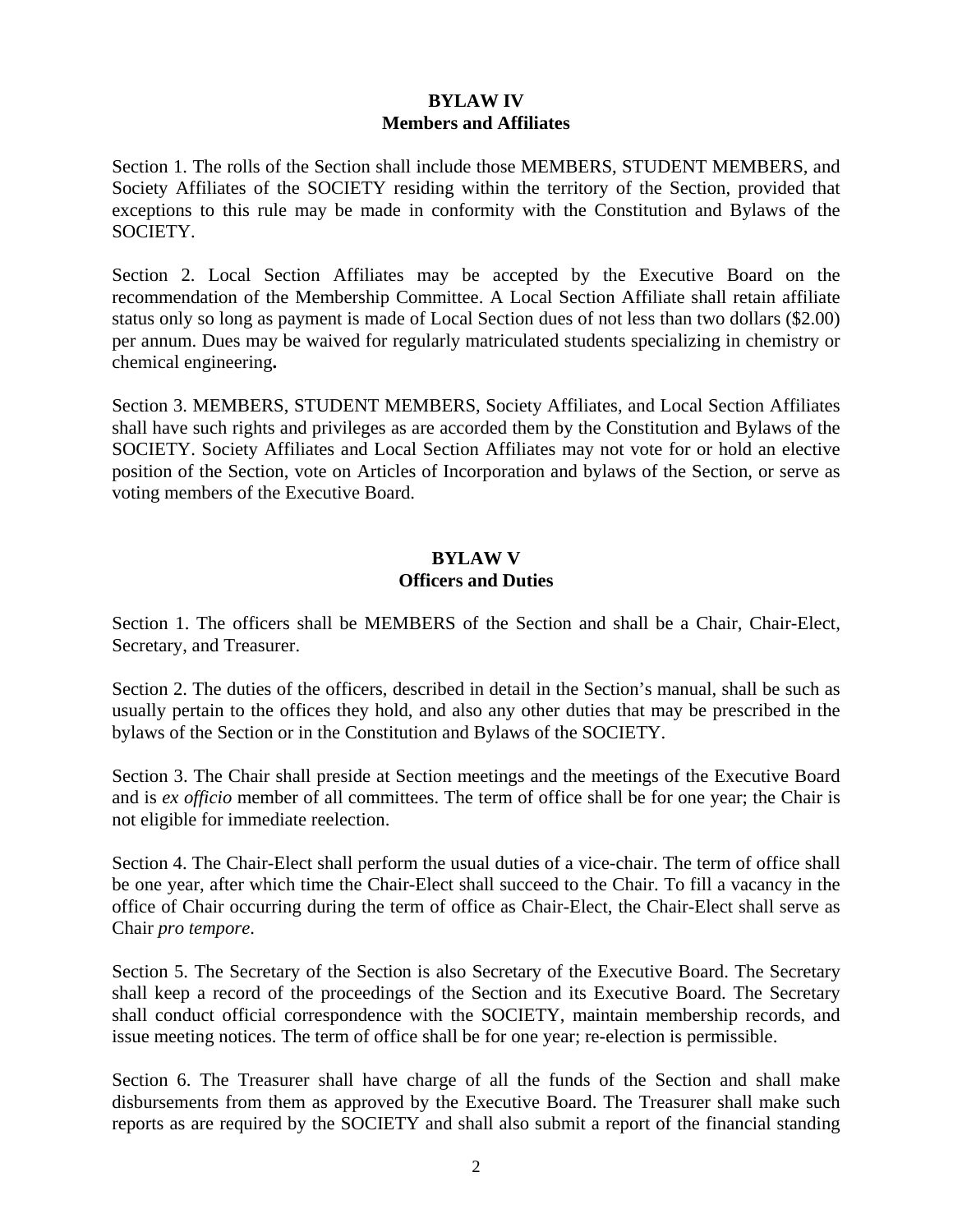of the Section at the January meeting of the Executive Board and at any other time when requested by the Board. The Treasurer's accounts shall be examined and audited by two auditors during the month of January and at any other time when requested by the Executive Board. The term of office shall be for one year; reelection is permissible.

Section 7. The Chair of the Section shall appoint subsection chairs, as required. Each such appointment shall terminate December 31 of each year.

Section 8. Two auditors shall be appointed by the Chair and shall serve for one year.

Section 9. The officers of the Section shall be allowed such sums of money to carry out the duties of their offices as may be provided by the Executive Board.

Section 10. Vacancies in Section offices, except that of the Chair, may be filled *pro tempore* for the remainder of the term by the Chair, with the consent of the Executive Board.

## **BYLAW VI Councilors and Alternate Councilors**

Section 1. Councilors and Alternate Councilors shall be elected to represent the Section in the Council, in accordance with the Constitution and Bylaws of the SOCIETY and these bylaws.

Section 2. Councilors and Alternate Councilors shall be elected from the MEMBERS for three-year terms. As nearly as possible, one-third (1/3) of the number designated by the SOCIETY shall be elected each year to provide rotation of terms.

Section 3. In the event that a Councilor is unable to attend a specified meeting of the Council of the SOCIETY, the Chair of the Section shall appoint one of the Alternate Councilors to serve as Councilor at the specified meeting. Such appointment of an Alternate Councilor shall be for only one meeting.

Section 4. The Executive Board shall designate any Councilors to be disqualified under SOCIETY Bylaw provisions for reallocation of Councilors among the Local Sections.

Section 5. Any vacancy in the position of Councilor or Alternate Councilor may be filled *pro tempore* by the Chair, with the consent of the Executive Board, but only until the next annual election, when the position shall be filled for the remainder of the unexpired term.

## **BYLAW VII Executive Board**

Section 1. The Executive Board shall consist of officers, Councilors, Alternate Councilors, Members-at-Large, and members holding appointive office, as defined below.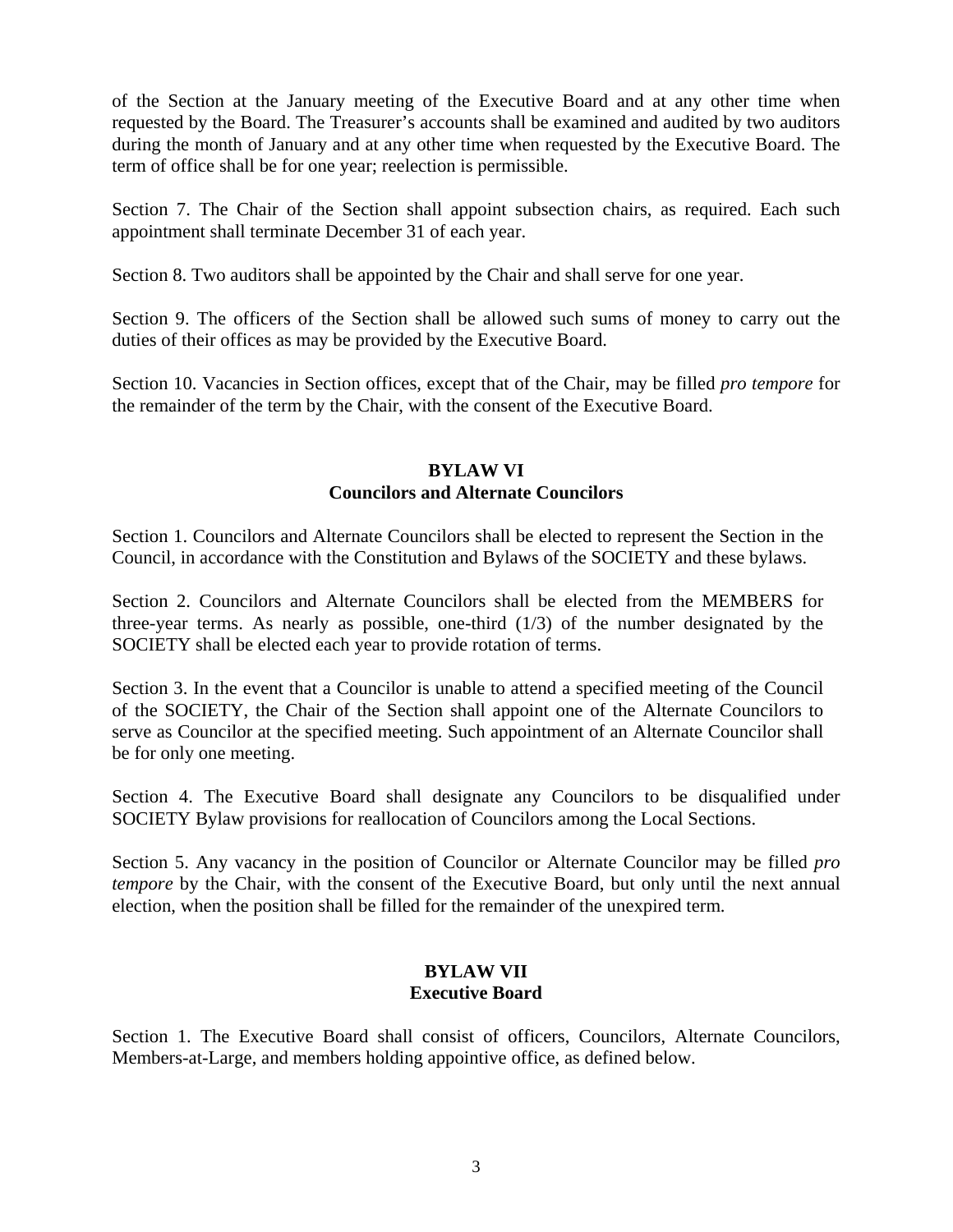Section 2. The members of the Board holding elective office shall consist of the Chair, Chair-Elect, Secretary, Treasurer, Immediate Past Chair, Councilors and Alternate Councilors, and five Members-at-Large.

Section 3. Members-at-Large shall be elected each year for two-year terms. Reelection is permissible. Vacancies may be filled as provided for Section officers.

Section 4. The members of the Executive Board holding appointive office shall consist of the Section Archivist, the chairs of the Standing Committees (see below), and the subsection chairs, if any, subject to the provisions below.

Section 5. Membership on the Executive Board of each of the appointees given above shall require approval of the Executive Board members holding elective office. This approval shall be voted upon by not fewer than nine Executive Board members holding elective office. In all matters other than this approval procedure, all members of the Executive Board may vote.

Section 6. The Executive Board shall be the legal representative of the Section. It shall conduct the business of the Section, shall set the time and place of Section meetings, and may appropriate money.

Section 7. Meetings of the Executive Board shall be held at the call of the Chair or at the request of three members of the Board. Notices of meetings shall be sent to each member of the Board at least two weeks prior to the date of said meeting, and the principal items of business to be presented shall be stated in the notice. One-third (1/3) of the members of the Board shall constitute a quorum. The minutes of Executive Board meetings shall be made available to members of the Section.

Section 8. At the first Executive Board meeting of each calendar year, the Chair, Chair-Elect, Secretary, Treasurer, Section Archivist, and chairs of the standing committees of the previous year shall present final reports of their activities during their terms of office. The current Secretary shall summarize these reports for submission to the Council Committee on Local Section Activities through the Executive Director of the SOCIETY, and for dissemination to the membership as soon as possible.

Section 9. The rules of order in the conduct of Section meetings not specifically provided in these bylaws or in the SOCIETY's documents shall be the most recent edition of *Robert's Rules of Order Newly Revised.*

# **BYLAW VIII Recall of Elected Officials**

Section 1. Any elected official of the Section is subject to recall for neglect of duties or conduct injurious to the SOCIETY. This recall procedure is not applicable to Councilors and Alternate Councilors.

Section 2. The recall of an official shall be initiated when a signed petition detailing the specific charges and substantiating evidence is submitted to the Chair from at least five voting members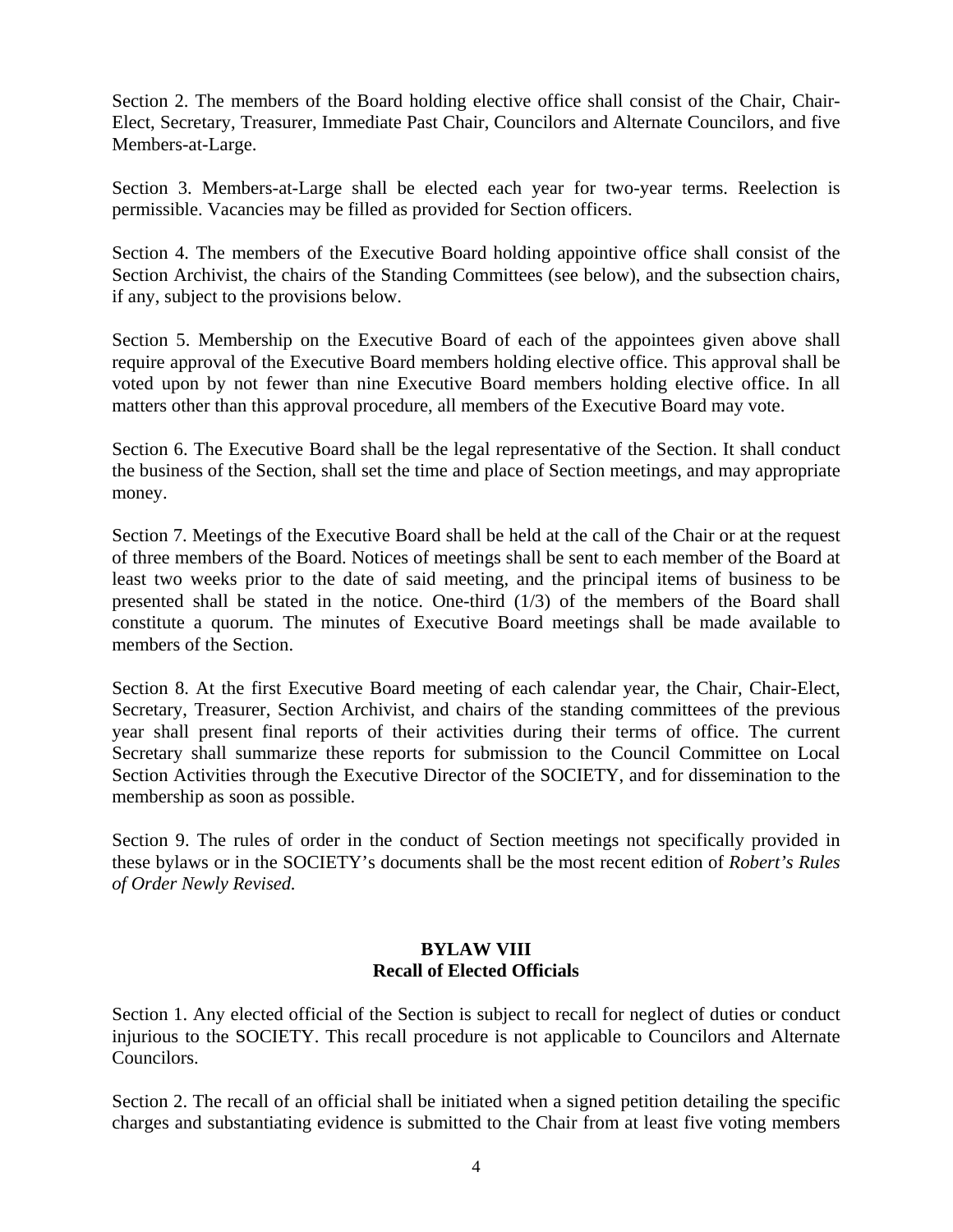of the Section. In the event the Chair is the official in question, the Chair-Elect shall receive the petition and shall assume the duties of the office of Chair with respect to this issue until the issue is resolved.

Section 3. The Chair shall seek an alternate resolution to the problem and a withdrawal of the petition. In the absence of a resolution, the Chair shall present the issue to the Executive Board as a new business item at the next Executive Board meeting.

Section 4. The Executive Board shall promptly continue the recall process, dismiss the petition as ill-founded, or find an alternative solution to the problem. The Chair shall promptly inform the petitioners and the official of the decision of the Executive Board. The official shall be offered an opportunity to answer the allegations before the Executive Board. If the proceedings continue, the Chair shall assign the duties of the official to another qualified member of the Section until the issue is resolved.

Section 5. Reasonable effort shall be made to contact the official throughout this procedure, including a certified letter to the last known address on the official SOCIETY membership rolls. Upon notification, the official shall have fourteen days to make a written response to the allegations. The Executive Board shall decide whether to proceed after studying the official's response. The Chair shall inform the official and the petitioners of the decision of the Executive Board. If no contact with the official can be made after a reasonable effort, the Executive Board may remove the official in question with a majority vote of the remaining members.

Section 6. If the proceedings continue, the official shall choose one of the following options: (a) resignation; (b) request of a hearing and a recall vote by the remaining members of the Executive Board (A majority vote of the remaining members of the Executive Board shall be required to recall the official.); or (c) no response and thus forfeiture.

Section 7 The vacancy provisions of these bylaws shall be used to fill a vacancy caused by a recall process. The membership of the Section and the Executive Director of the SOCIETY shall be informed of the results of the recall process and the replacement of the official.

### **BYLAW IX**

### **Election of Officers, Board Members-at-Large, Councilors, and Alternate Councilors**

Section 1. The Awards and Elections Committee shall secure at least one consenting candidate for each elective office to be filled the following year and shall distribute the listing of said candidates to the Secretary not later than September 1.

Section 2. Other eligible candidates for any of the elective positions open may, with their consent, be added to the ballot by a petition signed by not fewer than 25 members of the Section, distributed to the Secretary not later than September 15.

Section 3. The Secretary shall prepare a ballot, listing the eligible candidates for each position, and distribute it to the membership of the Section not later than September 30.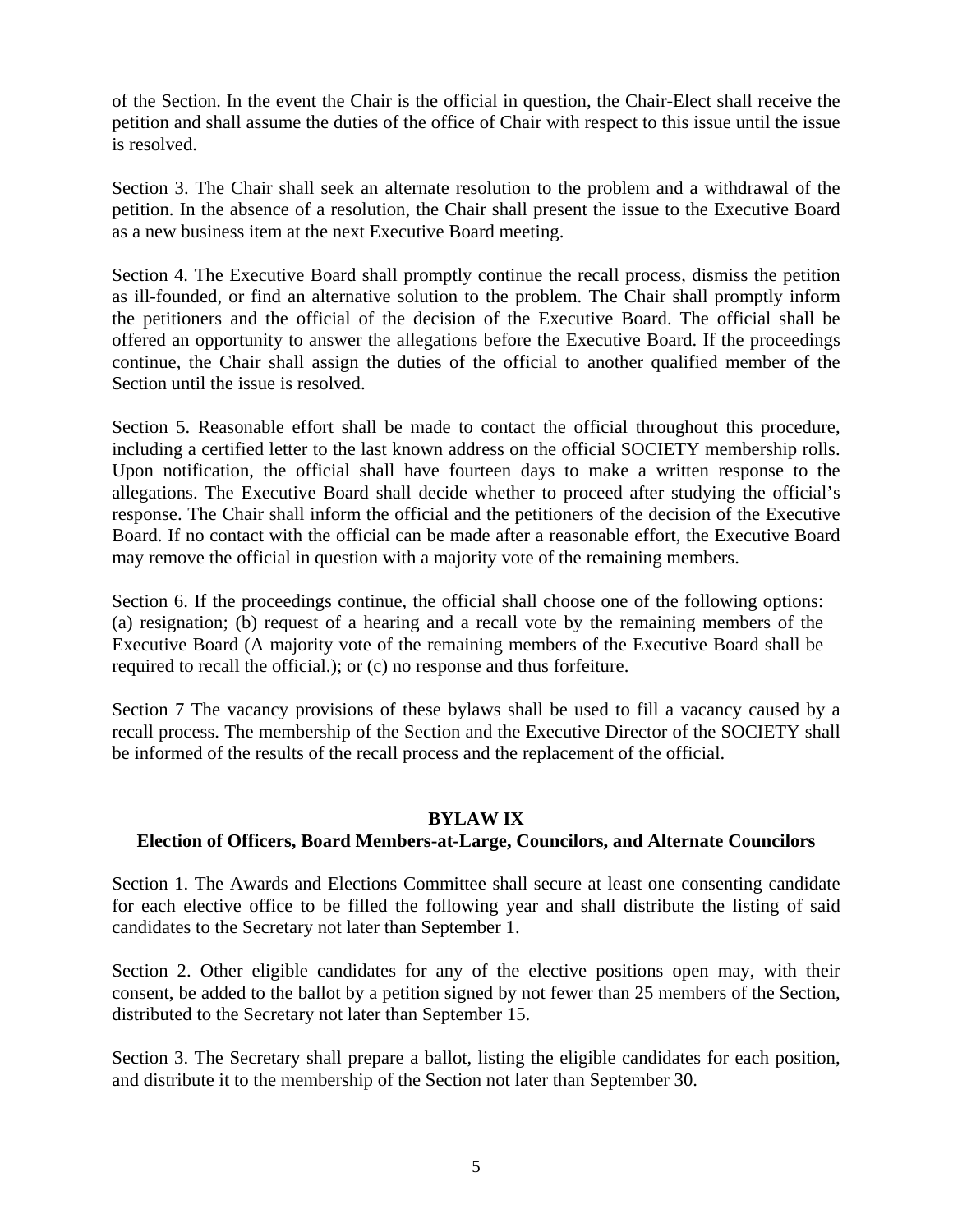Section 4. The Elections and Awards Committee shall receive and count the ballots cast, rejecting those improperly marked or received after October 31. A plurality of the valid ballots cast shall be sufficient for election; the Executive Board shall decide a tie vote. The Committee shall then distribute the results of the election to the Section Chair and Secretary, whereupon the Section membership shall be informed.

Section 5. The Officers, Members-at-Large, Councilors, and Alternate Councilors elected shall assume their duties on January 1, following their election.

Section 6. The results of these elections shall be certified promptly by the Secretary of the Section to the Executive Director of the SOCIETY, but not later than December 1 for results of elections of Councilors and Alternate Councilors.

## **BYLAW X Committees**

Section 1. The committees of the Section shall consist of Standing Committees as defined below and such Special Committees as the Chair shall deem necessary for the conduct of the business of the Section. The terms of all Standing Committees shall coincide with the calendar year, and the terms of all Special Committees shall end not later than each December 31.

Section 2. The Chair shall appoint the chairs and members of Standing and Special Committees, except as otherwise provided. Board approval shall be required for appointments of committee chairs. Each such appointment shall terminate December 31 of each year.

Section 3. Standing Committees. There shall be four Standing Committees, with the Chairs of each given full voting rights on the Executive Board. The names of such committees are given below. Specific duties for each committee are provided in the job manual.

- a. Awards and Elections Committee shall be responsible for soliciting nominations for elected positions, conducting the election, and administering solicitation and selection of recipient of section awards. This Committee will be chaired by the most recent Immediate Past Chair, and will consist of two other members, at least one of whom is not a current Executive Board member.
- b. Communication Committee shall be responsible for dissemination of information to the Section membership.
- c. Education Committee shall be responsible for interactions with area schools and teachers in both Connecticut and Massachusetts.
- d. Outreach Committee shall be responsible for interactions with Section members and the broader community at large.

Section 4. Special Committees. The Chair of the Section may, after consultation with the elected members of the Executive Board, appoint additional Special Committees as necessary*.* The terms of these committees shall be defined in advance but shall not exceed one calendar year. The